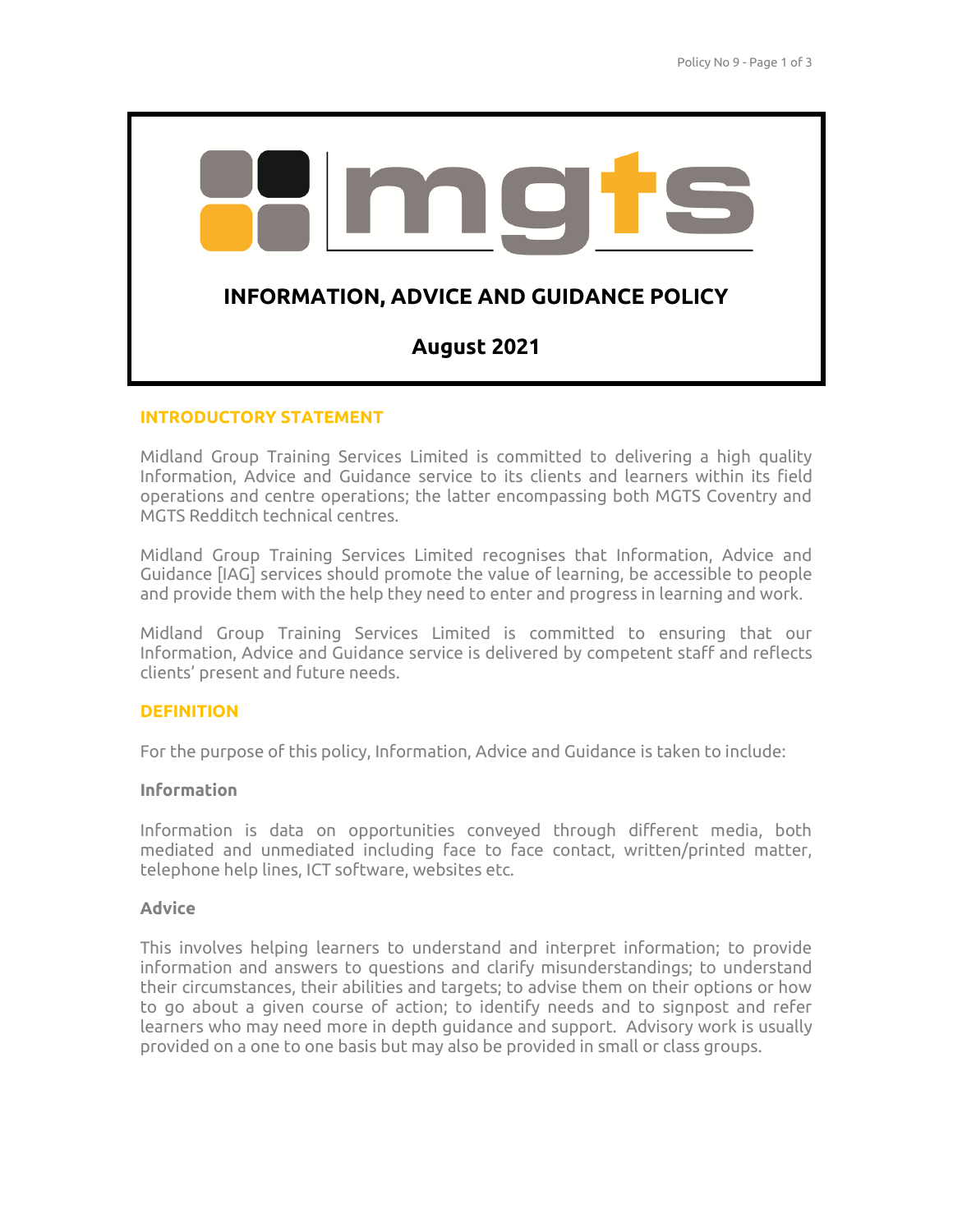# **Guidance**

Guidance aims to support learners to better understand themselves and their needs; to confront barriers to understanding, learning and progress; to resolve issues and conflicts and to support them to develop new perspectives and solutions to problems and be able to better manage their lives and achieve their potential. Guidance may also involve advocacy on behalf of some learners and referral for specialist guidance and support. This involves more in depth one to one work conducted by staff trained and competent in guidance work. Guidance usually involves the exploration of learners' circumstances – their ideas, values, needs and beliefs in relation to opportunities or issues that are confronting or confusing them.

# **RATIONALE**

Midland Group Training Services Limited is committed to the view that guidance services benefit both the client and employer, if applicable, and are central to improving ranges of participation, completion, achievement and progression in education and training.

Benefits for the client and learner will include:

- Learning about one's own abilities
- Developing decision making skills
- Taking advantage of new opportunities
- Identifying appropriate learning programmes
- Increasing prospects of successful completion

Benefits to Midland Group Training Services Limited will include:

- **Better motivated learners**
- Increased recruitment
- Higher retention rates
- Better achievement and progression rates
- **•** Increased efficiency
- More independent learners

# **WHAT WE OFFER**

Free, confidential and impartial information and guidance, open to our customers and their employees and all members of the community from the age of 14 who are interested in an Engineering Apprenticeship or adult employees engaging in Train to Gain programmes. We can give Information, Advise and/or Guidance about:

- NVQ programmes
- Training courses
- Colleges and providers
- Additional support